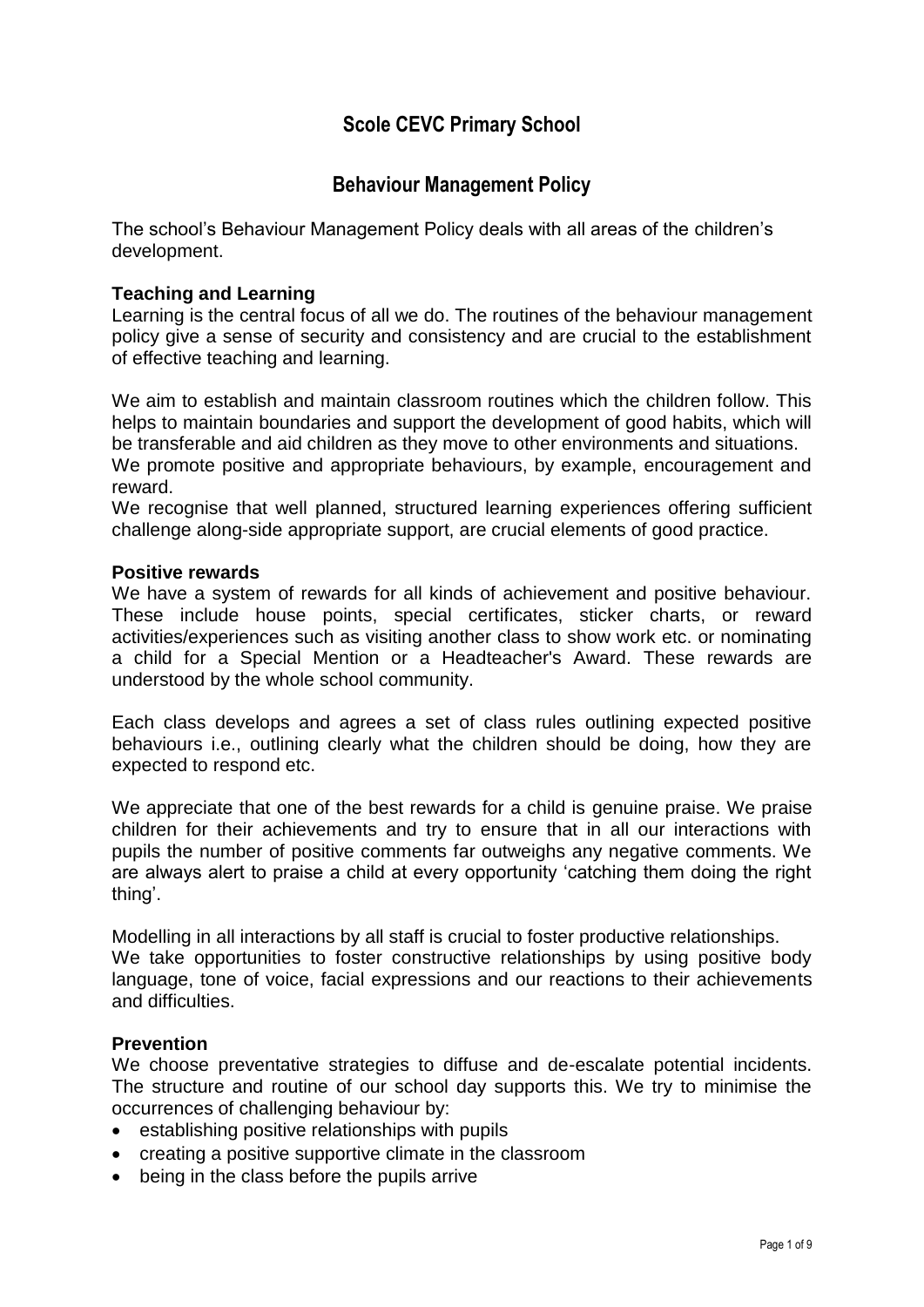- providing a constant adult presence, never leaving the children unsupervised
- having well planned, meaningful lessons differentiated to meet the needs of the pupils
- making connections with previous learning
- ensuring equipment or materials needed are available and in working order
- having well-established routines for behaviour
- teaching the children strategies to deal with anger and frustration
- using social problem solving skills, circle time and mediation.
- using appropriate humour and relationships to ensure all children feel a sense of belonging in their class groups and to their school community.
- We also maintain the importance of confronting anti-social, aggressive behaviours that disrupt the well-being and learning of individuals and their peers. This will support children to find more effective ways of problem solving.

When the need arises behaviour plans are put in place.

Behaviour targets on Individual Behaviour Plans (IBPs) are cut down into small, achievable steps and reviewed regularly, for behaviour we want to promote such as:

- making real effort with application to learning;
- producing work of a high standard;
- showing care for another pupil;
- resisting provocation;
- inviting others to join in a game;
- controlling anger and aggression.

#### **Bullying**

Bullying is not acceptable behaviour in our school and will not be tolerated. All the members of the school community, adults and children, have rights and responsibilities towards each other. The school rules give clear guidelines on how to treat others. The school's anti-bullying policy is available from the office and should be read in conjunction with this policy.

#### **Parental Involvement**

The school endeavours to make good relationships with parents and carers. The school takes a systemic approach and therefore see the parents/carers as essential partners in the task of education and managing behaviour and attempts to positively involve parents/carers in all aspects of their child's learning and behaviour. Parents sign a Home/School Agreement when their child starts the school.<sup>i</sup> There is the expectation that parents and carers will support the school in the behaviour management of their child. The school will inform parents where a child has received a red card and discuss the situation as appropriate and how we will work together to support the behaviour of the pupil. Staff do not issue red cards lightly, nor without following the agreed procedures and it is expected that parents recognise and support the decisions made by the school.

The cluster Parent Support Adviser (PSA) plays a key role in developing and supporting these positive links and enabling relationships.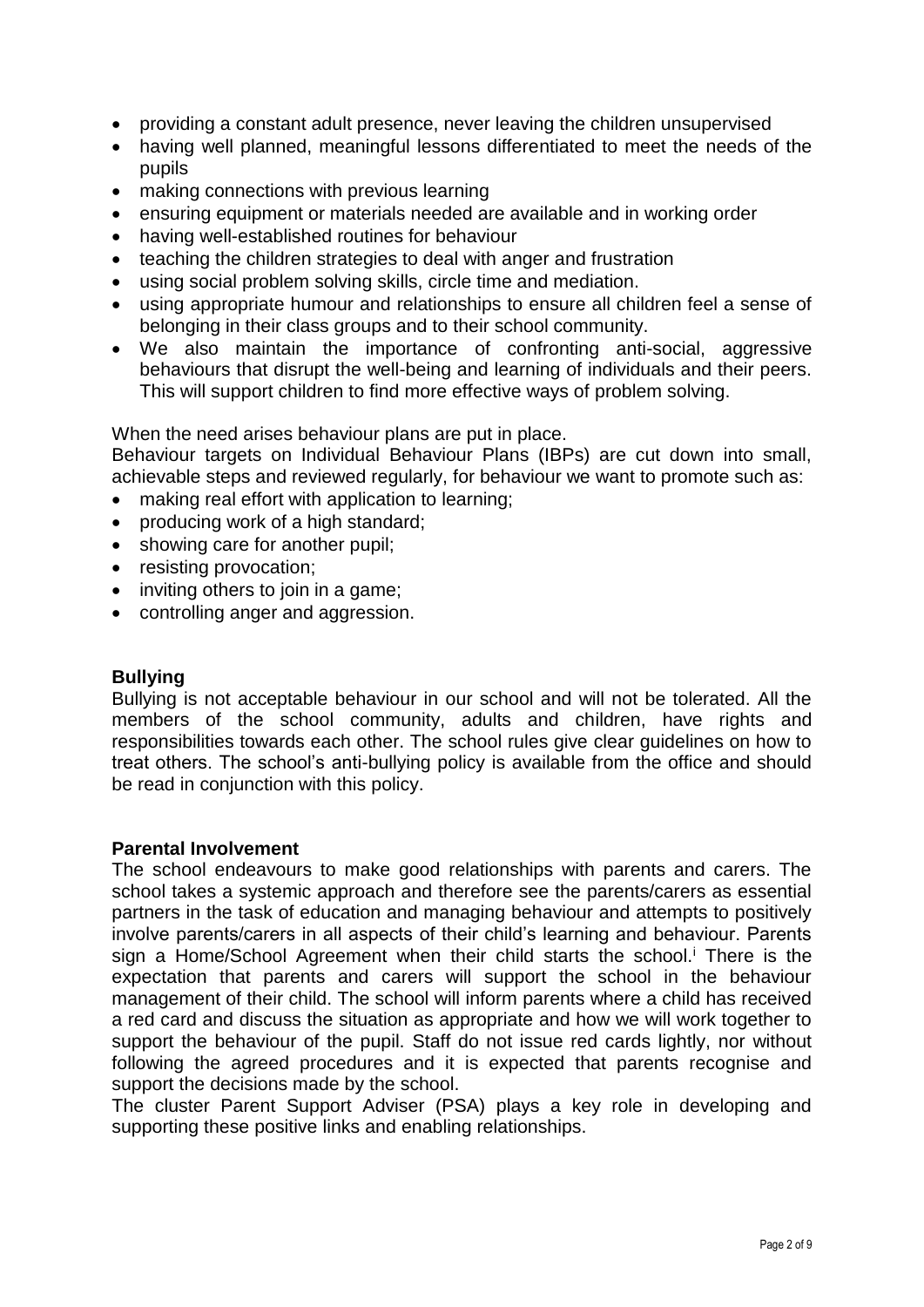### **DEALING WITH BEHAVIOURS THAT CHALLENGE**

#### **Limit Setting**

Limit setting is the first intervention when rules or routines are breached. We use it for all low level misbehaviour e.g. distracting others, inappropriate language, noncompliance, work avoidance strategies etc.

**Stage 1 –** We remind the child by signal, facial expression or word that they have broken a boundary and re-direct them back to the task. We stop what we are doing, turn to the pupil and let them know what we want

**Stage 2 -** Answering back: We never respond to answering back, by doing so we potentially feed the escalation of an incident. We don't get involved in a discussion. We stay calm and insist firmly on the child getting back on task. When they do we thank them for getting back on task, stay a little while and move on.

**Stage 3 –** We give a warning and a simple choice. Allow take up time for child to internalise and respond to instruction.

### **Sanctions and Consequences**

Sanctions and consequences can include:

-Change position of pupil in the classroom.

-Time Out of the classroom – this may sometimes be necessary to safeguard the learning of others but we use it sparingly recognising that Time Out is more effective when it is for short periods.

-Thinking Time. It takes place at break-time or dinnertime, sometimes with work not completed or appropriate to the misbehaviour. Working through a problem verbally or recording by drawing and or writing supports children in finding resolutions to their problem. A member of staff supports this.

- Where a pupil persistently refuses to do Thinking Time or to observe the rules the parent or carer will be contacted and reminded that further refusal will lead to possible exclusion.

We have found this system to be successful in modifying the behaviour of the very small number of pupils' behaviours it was designed to address. At Scole, we believe completely in using positive reward and encouragement to help children become the best members of the school community that they can be.

Loss of privileges - It is up to each teacher to establish privileges in the classroom e.g. chosen activities, free time, particular responsibilities, etc.

Good lunch-time behaviour can be rewarded with pupils choosing where they sit on a Friday, to be decided by the MSAs. Teachers and Buddy Group Leaders award petals for good manners, these are put into a hat at the end of term for a prize. BGLs also award end of term certificates for excellent behaviour.

We also use the following on some occasions:

#### **1. Parent Consultation**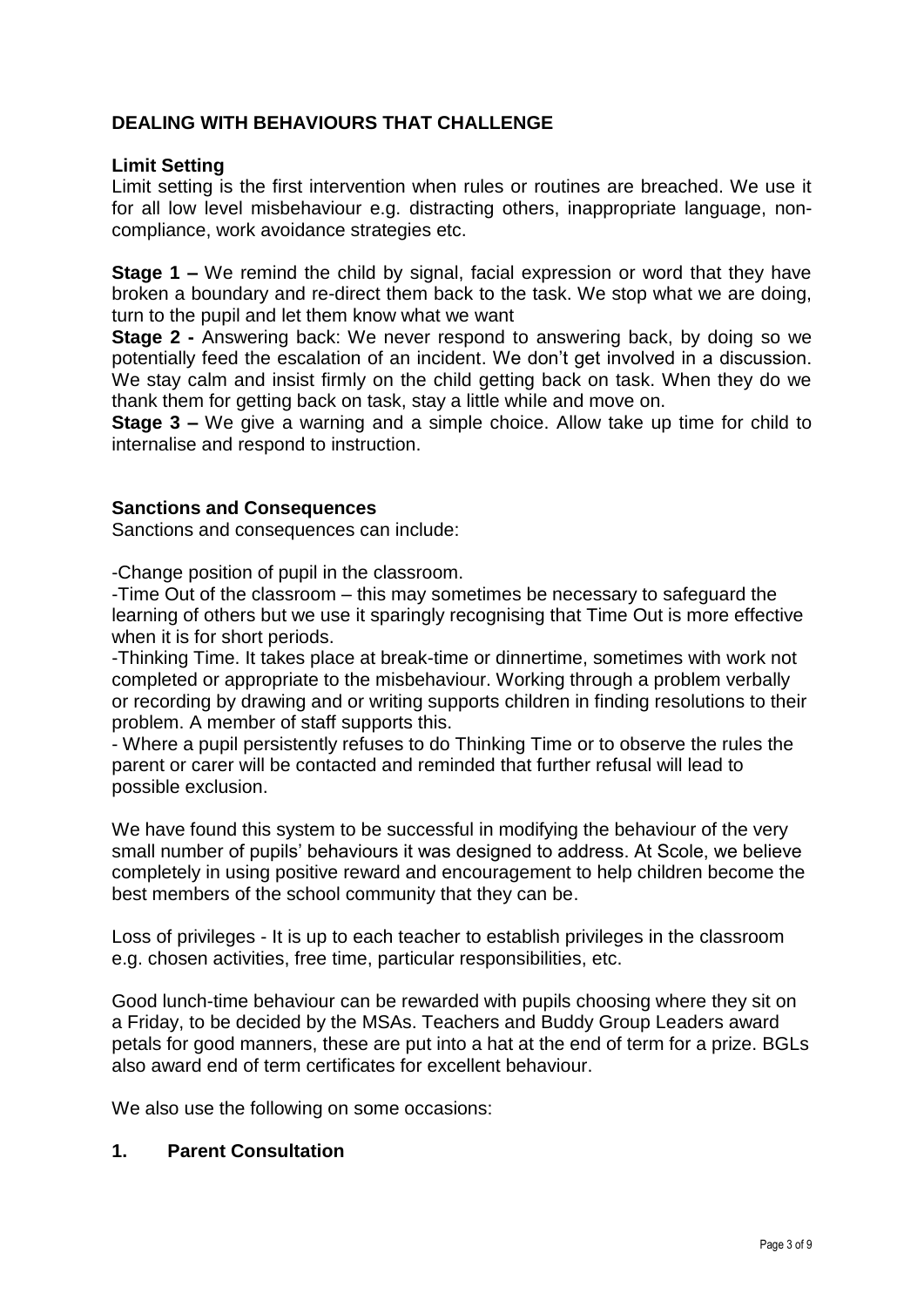Discussion with the parent/carer can result in agreements about sanctions the parent can impose if the school sanctions are not working

### **2. Making Restitution**

Children are given the chances to make reparation e.g. cleaning marks off walls. This can sometimes mean apologising by note or card, making up for work not done in playtime, spending time with the victim of their insults or aggression.

### **3. Referral to Head or Senior Teacher**

**4. Exclusions** (please see Norfolk County Policy on exclusions Appendix 1)

Staff will exercise reasonable flexibility and discretion when managing behaviour, depending upon the individual child's circumstances.

### **Management of Serious Disruptive Behaviour and Aggression** (see Appendix 2)

### **Management of Behaviour during Covid Restrictions** (see Appendix 3)

Reviewed by the IEB on 21st March 2022

Agreed by Governing Body

Next review date: March 2024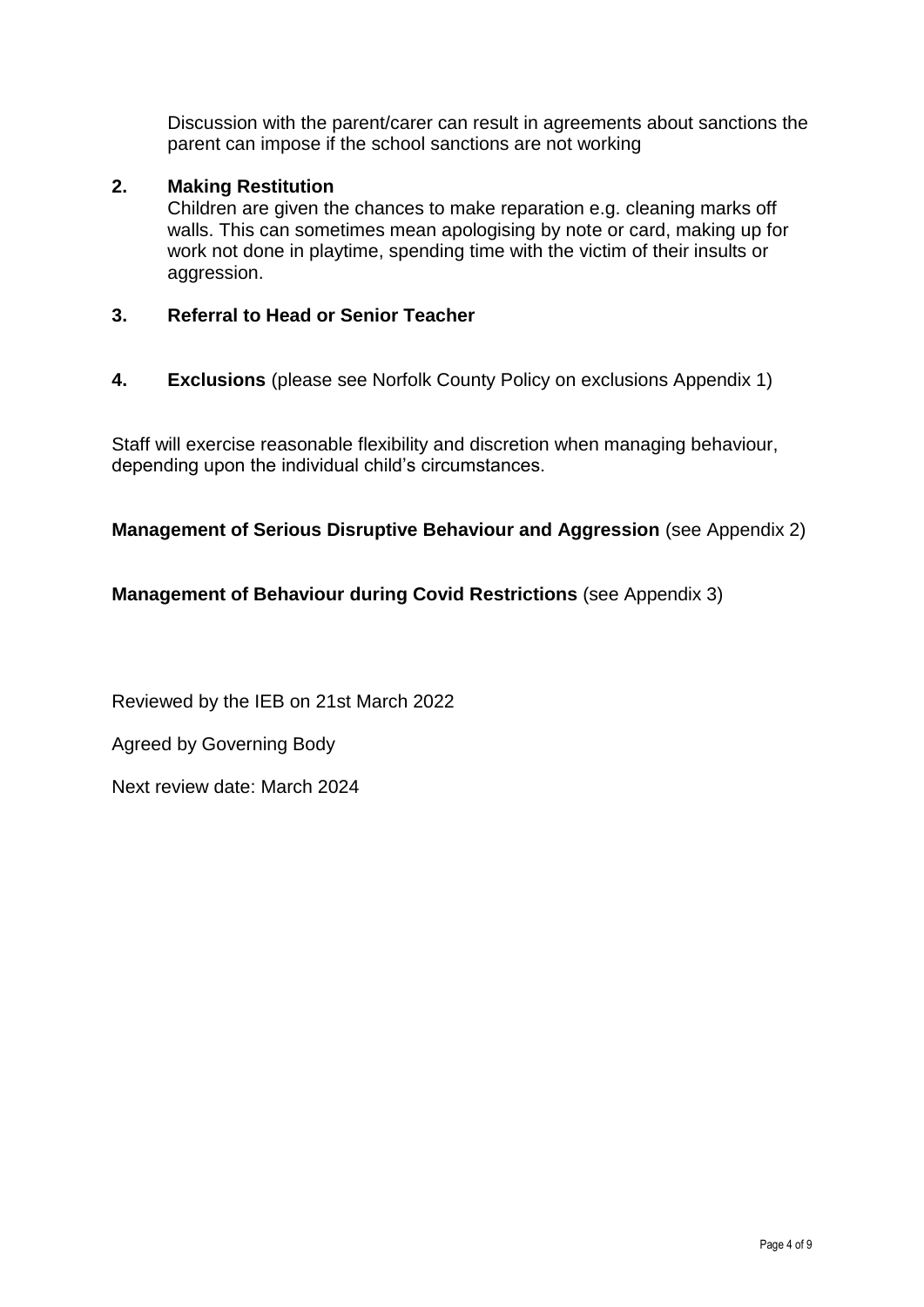# **Appendix 1**

### **Exclusions (Norfolk County Council guidelines)**

### **Purpose**

The school is committed to providing an environment where all people can feel safe, happy, accepted and integrated. It is important that an orderly framework should exist within which effective teaching and learning can take place. Staff will work closely with parents, carers and students to optimise the chances of every student succeeding. Exclusion, whether fixed-term or permanent will be used as a last resort.

### *Relationship to other policies*

This policy relates closely to the policy on Behaviour Management and to the Equalities scheme.<sup>ii</sup>

The Headteacher will:

- be responsible for ensuring that this policy is implemented and for reporting to the governing body on its impact. She is the only person who can make a decision to exclude a pupil
- ensure that the policy and all procedures are in line with current legal requirements
- ensure that all staff receive appropriate support, advice and training in managing pupil behaviour in order to minimise the risk of needing to exclude a pupil
- ensure that staff work closely with parents and relevant specialist agencies when managing challenging behaviour
- in the event of an exclusion, officially inform the pupil's parent of the period of the exclusion, or that the exclusion is permanent
- give the reasons for the exclusion
- advise the parent that he or she may make representations about the exclusion to the governing body
- advise the parent how and to whom his or her representations may be made
- advise the parent of the days on which he or she will be responsible for ensuring the pupil is not found in a public place
- if applicable, advise the parent of the latest date by which the governing body must meet to consider the circumstances of the exclusion of more than five days in one term either where the parent has requested a meeting or where the exclusion would result in the pupil missing a public examination
- in the case of a fixed-term exclusion, advise the parent of the date and time when the pupil should return to school
- advise the parent of any alternative educational provision, including location, dates of attendance and so on
- if appropriate, advise the parent of the date, time and details of the reintegration interview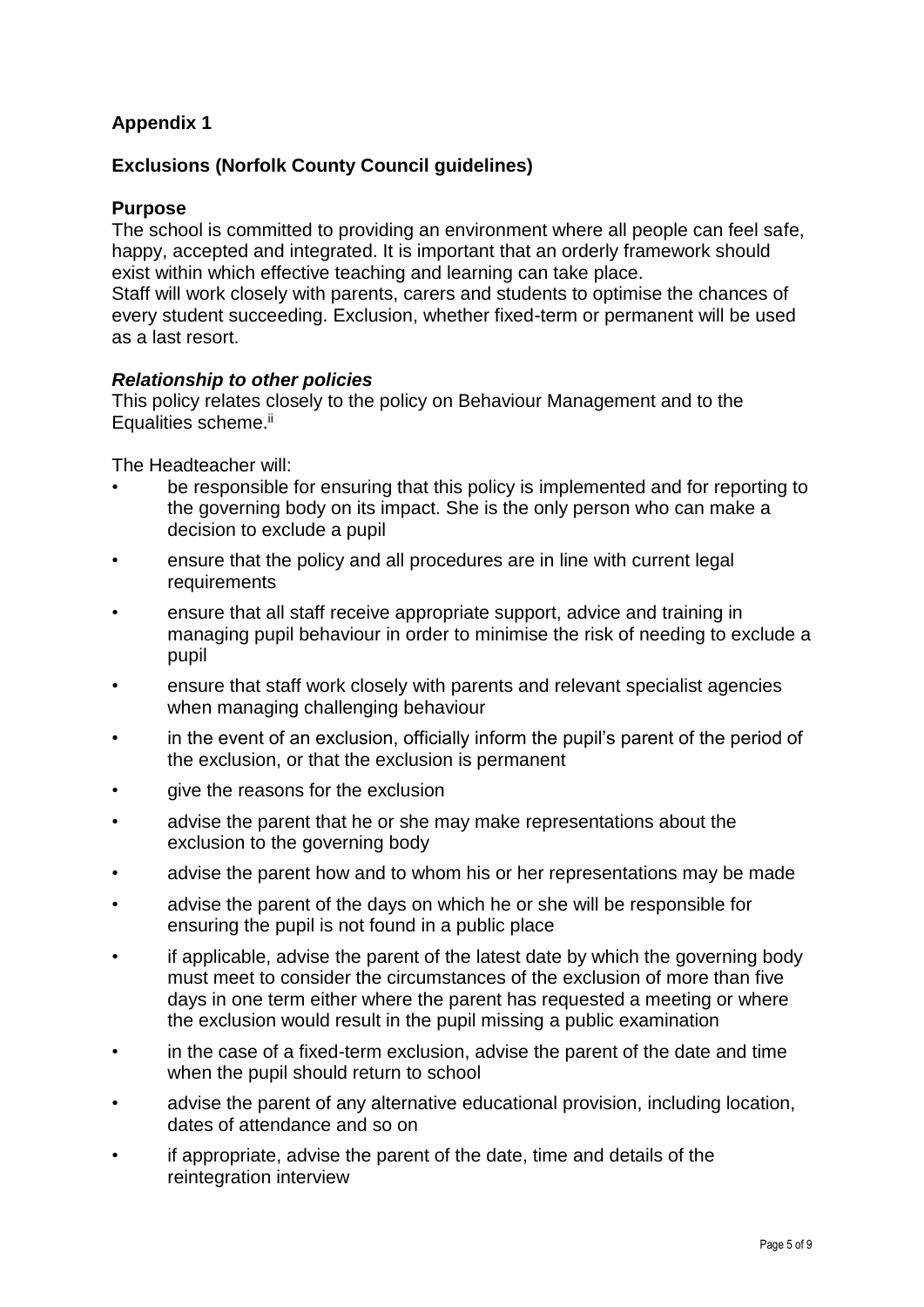- ensure that suitable full-time education is arranged for excluded pupils from the sixth school day of any fixed-period exclusion
- notify within a school day both the LA and the governing body of the details of the exclusion, including the reason for it in the case of:
	- permanent exclusions
	- fixed-period exclusions totalling more than five school days in any one term

– any exclusion that would result in the loss of an opportunity to take a public examination

• arrange a reintegration interview with parents following the expiry of any fixedperiod exclusion. The interview will be conducted by the headteacher or a senior member of staff and its purpose is to assist the pupil's reintegration and engage the parents in promoting the improvement of his or her behaviour.

### The **Governing body** will:

- promote positive behaviour by celebrating the achievements of pupils and by participating in final warning meetings to encourage pupils to make full use of the opportunities the school offers them.
- review the Headteacher's exclusion decisions
- dismiss exclusions that do not relate to a disciplinary issue and consider complaints about other circumstances under the complaints procedure
- receive training to equip themselves to discharge their duties properly
- consider whether to establish a discipline committee. If so it will consist of at least three members*)*. The Headteacher may not be a member
- ensure that all exclusions meetings are clerked.

#### In cases of:

- permanent exclusions
- all fixed-period exclusions totalling more than 15 school days in any one term
- fixed-period exclusions totalling more than five school days in any one term, where the parent expresses a wish to make representations to the governing body
- exclusions that would result in the loss of an opportunity to take a public examination

The Governing body (or discipline committee) will meet to:

- consider the circumstances in which the pupil was excluded
- consider any representations about the exclusion made by the parent and by the LA
- consider whether the pupil should be reinstated immediately, reinstated by a particular date or not reinstated.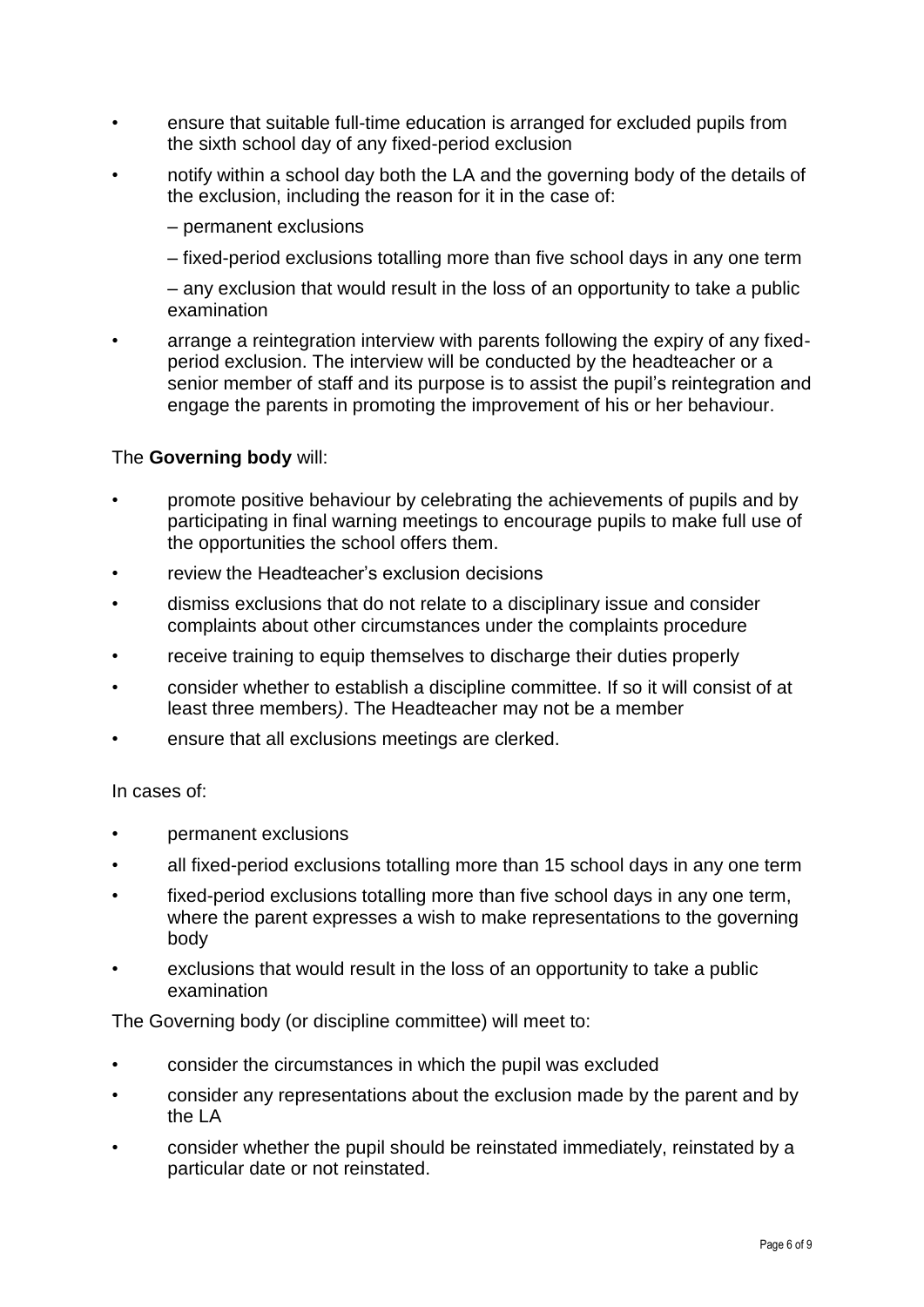The timescales and requirements about presentation of evidence as set out in the *Guide to Law for School Governors* will be followed at all times. Students will be consulted when rules are being developed and will contribute to the monitoring of impact.

Parents will be encouraged to support good attendance and behaviour through home-school agreements, parents' meetings and newsletters. Parents and students will be aware that the school has an equal opportunities policy and will be consulted when monitoring the impact of the policy on different groups by race, gender and disability.

Where the Governing body has upheld a permanent exclusion, parents may appeal against its decision to the local authority. The decision of the local authority panel is binding on the parties. If the parent considers that there was maladministration by the appeal panel, he or she may make a complaint to the Local Government Ombudsman.

Where a reintegration meeting is arranged following a fixed term the parents' presence is crucial. A parent's failure to attend may be a factor taken into account by a court when considering whether to impose a parenting order, if one is applied for at some future time.

### *Arrangements for monitoring and evaluation*

The governing body will evaluate the impact of this policy through receiving data analysed by year group, gender and ethnicity on the number and range of fixed-term and permanent exclusions each term together with the reasons. It will encourage debate about the relevance and effectiveness of the school's behaviour management strategies, including the involvement of pupils and parents in forming policy.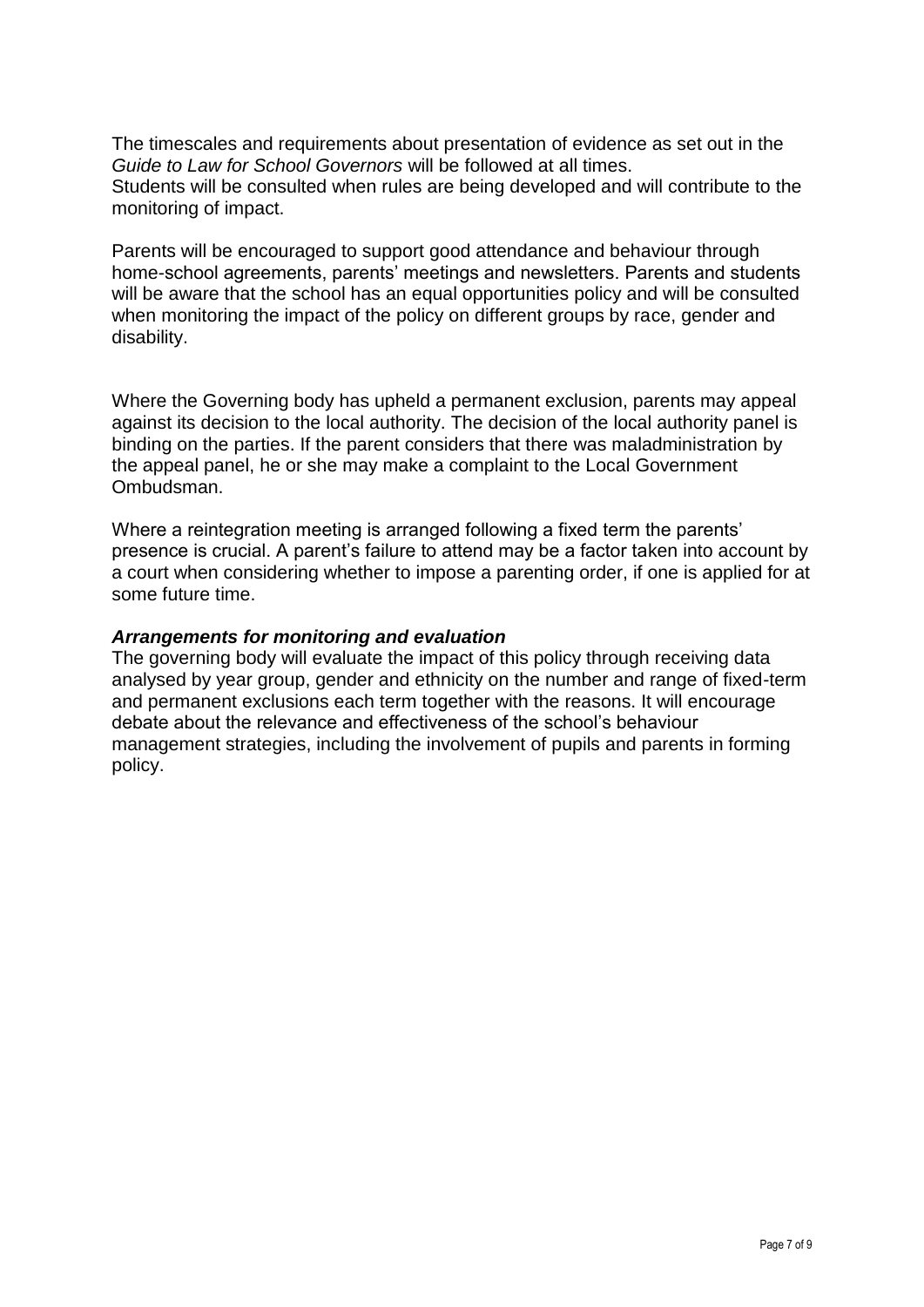### **Appendix 2: Management of Serious Disruptive Behaviour and Aggression**

Use of reasonable force – Education and Inspections Actiii 2006 93 Power of members of staff to use force

(1)A person to whom this section applies may use such force as is reasonable in the circumstances for the purpose of preventing a pupil from doing (or continuing to do) any of the following, namely—

(a) committing any offence,

(b) causing personal injury to, or damage to the property of, any person (including the pupil himself), or

(c) prejudicing the maintenance of good order and discipline at the school or among any pupils receiving education at the school, whether during a teaching session or otherwise.

(2)This section applies to a person who is, in relation to a pupil, a member of the staff of any school at which education is provided for the pupil.

(3)The power conferred by subsection (1) may be exercised only where— (a) the member of the staff and the pupil are on the premises of the school in

question, or

(b) they are elsewhere and the member of the staff has lawful control or charge of the pupil concerned.

(4) Subsection (1) does not authorise anything to be done in relation to a pupil which constitutes the giving of corporal punishment within the meaning of section 548 of EA 1996.

(5)The powers conferred by subsection (1) are in addition to any powers exercisable apart from this section and are not to be construed as restricting what may lawfully be done apart from this section.

(6)In this section, "offence" includes anything that would be an offence but for the operation of any presumption that a person under a particular age is incapable of committing an offence

Everyone has a right to defend themselves against an attack provided they do not use a disproportionate degree of force to do so.

#### **Examples of physical intervention may include:**

*separating pupils who are fighting, blocking a pupil's path, holding, pushing & pulling, leading pupils by arm or hand, shepherding a pupil by placing a hand in the centre of the back, or a more restrictive hold in exceptional circumstances.*

### *THERE SHOULD BE A WRITTEN REPORT TO RECORD ANY OCCASION WHEN FORCE HAS BEEN USED*

*All Staff must consider their own safety before trying to intervene. The Headteacher or the Senior Teacher should be sent for straight away.*